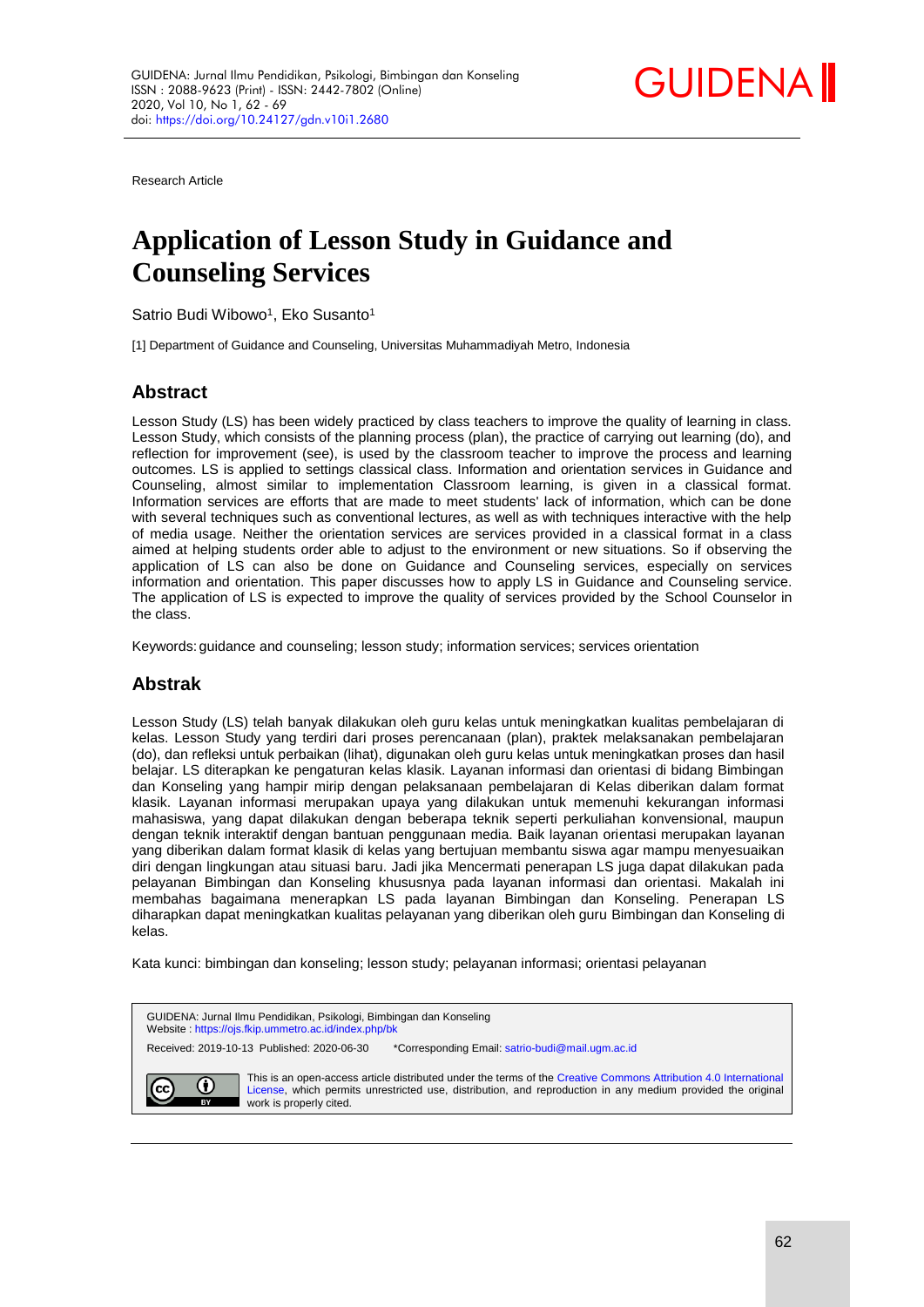## **Introduction**

Guidance and Counseling services are carried out to assist individuals in understanding personal self, strengths and limitations owned, build personal, believe in yourself, as well as developing effective and personal interpersonal relationships balanced [\(Yuksel-Sahin,](#page-6-0)  2009). Assistance provided in Guidance and Counseling must be professional [\(Hayes &](#page-6-0)  Morgan, 2011). Because of that, professionalism in providing Guidance and Counseling in schools must be maintained. Maintaining the level of professionalism in providing counseling services can be done in forms of supervision [\(Hayes & Morgan, 2011\).](#page-6-0) In the practice of professional psychological counseling, supervision is carried out by experienced counselors (more than five years of the profession) to counselors who are still practicing in the world of psychological counseling at school [\(Hayes & Morgan, 2011\).](#page-6-0) The supervision process is intended so that the counselors hold firm ethics counselor when practicing in his work environment [\(Carroll, 2007\).](#page-6-0) So with the supervision process, the practice of providing psychological services in schools can be maintained the quality.

The supervision process is not only done in the practice of clinical psychology; however, also commonly practiced in school counseling practices [\(Dollarhide & Miller, 2006\).](#page-6-0) Same such as the clinical counseling supervision process, the school counseling supervision process is carried out to ensure that the counseling services provided at the school are organized in a manner professional [\(Wood & Rayle, 2006\).](#page-6-0) Supervision of counseling at school aims that the school counselor has credibility in the eyes of students, peer teachers, and workers administration [\(Peterson & Deuschle, 2006\).](#page-6-0) Counseling practices that are carried out in a manner professional and have good credibility will make it easier for school counselors to solve the problem at hand.

The process of supervising School Counselor in schools will be more intensive if done by using the *Lesson Study* (LS) approach. *Lesson Study* is a process development of quality professional learning by creating an environment learning collaboration between teachers together with peers [\(Lewis et al., 2009; Fernandez, 2002\).](#page-6-0) The focus in LS is on learning and progress on students, where the teachers try to develop special teaching techniques designed to improve certain aspects of teaching that they find in class. *Lesson Study* is learning activities originating from Japan, which developed since hundreds last year. The LS method was introduced in Indonesia in 2003, and in 2009 just introduced at UM Metro [\(PPT UPT Team,](#page-6-0)  [2013\).](#page-6-0)

LS activities aim to improve the process and to learn outcomes through coaching and to improve teacher performance as a facilitator in learning that student-centered on an ongoing and collaborative basis. Some things are improved in LS activities, among others; teacher knowledge, foster leadership [\(Loucks-Horsley et al., 2009\).](#page-6-0) In the process of implementing LS, the teacher can document performance progress, and teachers can get *feeds back* from their peers, and the teacher can publish the final results of the LS conducted [\(Fernandez, 2002\).](#page-6-0)

LS activities are usually carried out on teachers in the field of study. Some studies prove that LS activities can improve the quality of learning. [\(Gunnarsdóttir & Pálsdóttir, 2011\)](#page-6-0) found that the implementation of LS was able to create a learning environment quality among teachers and able to create effective collaborations improve the quality of learning. LS is also able to improve the quality of learning mathematics given by the teacher, as well as being able to improve students' understanding of mathematical material [\(Lewis et al., 2009\).](#page-6-0) The implementation of LS also proved capable improve the professionalism of teachers in conducting teaching activities [\(Loucks-Horsley et al., 2009\).](#page-6-0) However, the authors have still not found research on the use of LS in Guidance and Counseling activities. LS activities can be used in Guidance and Counseling activities. Information and orientation services in Guidance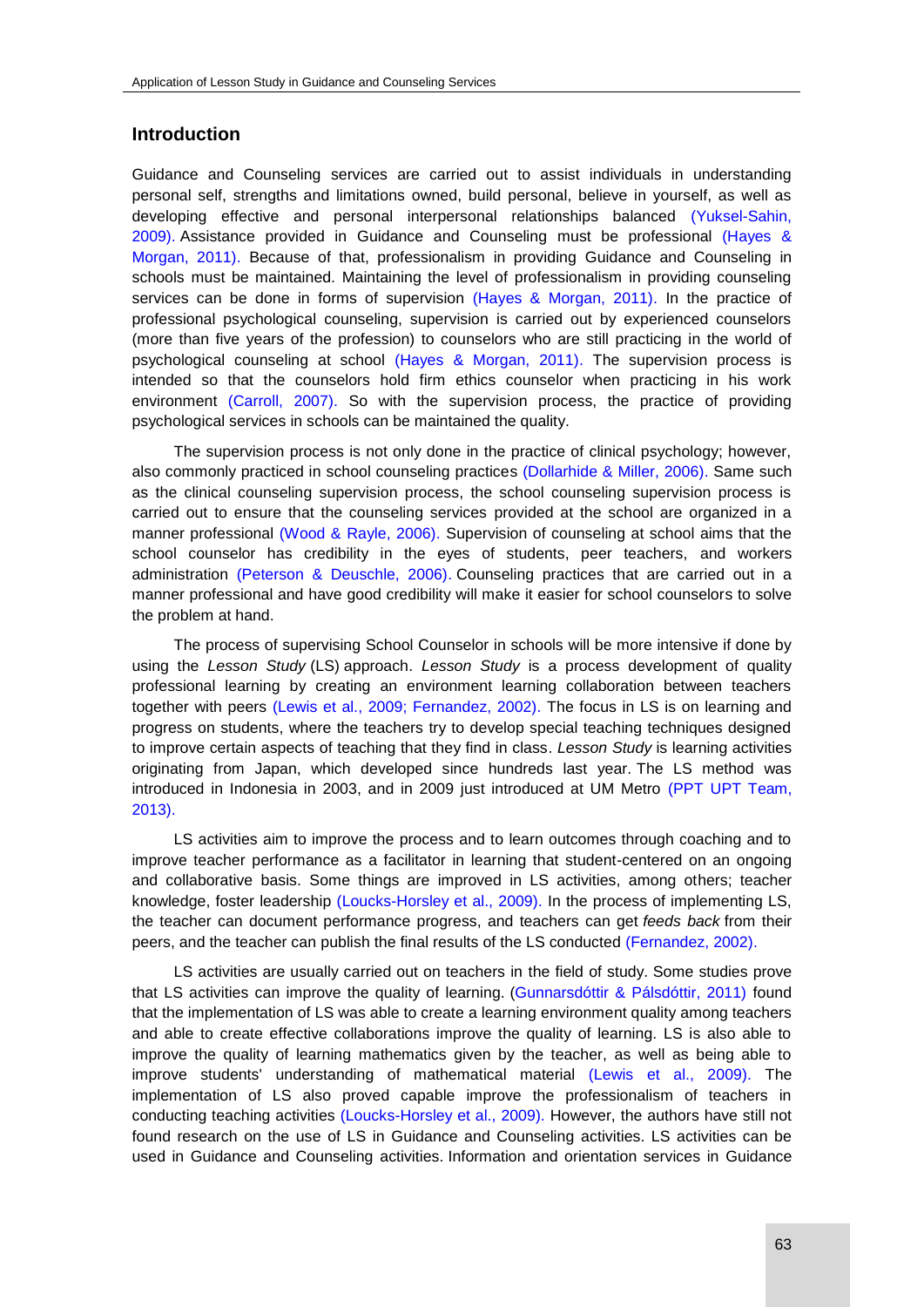and Counseling, almost similar to the implementation of learning in the class given in classical format. Differences in classroom learning between School Counselor and subject matter teachers only lies in the material being taught. According to [\(Tohirin, 2007\),](#page-6-0) information service is an effort made to meet students' lack of information, which can be done with several techniques such as conventional lectures, as well as with interactive techniques with the help of media use. As well as orientation services is a service provided in a classic format in class that aims to help students to be able to adjust to the new environment or situation [\(Tohirin, 2007\).](#page-6-0)

So that when examined, the application of LS can also be made on Guidance and Counseling services. Guidance and Counseling activities carried out by new counselors in developed countries must be supervised by other colleagues who are more experienced. In supervision activities, there is a process where counselors can seek advice from others who are more trained to identify problems when counselors handle clients (*[ACA Policy Document on](#page-6-0)  Professional Supervision*, 2013). Supervisors are responsible for protecting the community did not get poor service from a counselor (*ACA Policy Document on Professional Supervision*, 2013). LS activity process, when observed, although not 100% the same, the process is almost similar to the process of supervision inside professional counselors and psychologists, where the practice teacher will get an assessment and direction from experienced personnel involved in LS activities. Prospective counseling teachers, too, get the opportunity to discuss the problems faced by the teacher who more experienced and a peer forum during the LS activity process.

LS activities aim to improve teacher quality through positive collaboration. Guidance and Counseling service activities based on LS can be carried out involving school counselor, class teacher, and principal. Collaborative cooperation in the context of service delivery Guidance and Counseling is expected to improve the quality of services provided.

## **Method**

The following article is a review of various scientific papers or *literature review*. The scientific papers used and reviewed are articles that discuss the LS theme and Information services and orientation services. Some of the LS-themed scientific papers, Services Information, and service orientation written by several experts chosen by researchers to reviewed then concluded to be used as a theoretical basis related to the implementation of LS in Guidance and Counseling

## **Result and Discussion**

#### **Lesson Study**

LS is recommended as a *design* in order to improve learning in the classical class. LS activities are focused on the instructional objectives of the learning process, so the classical learning plans in class are arranged based on instructional objectives. So it can be concluded that LS is a professional approach to improve instructional in class, which involves a group of teachers [\(Yakar & Turgut, 2017\).](#page-6-0) LS is not only just a simple evaluation process but centered on improving the quality of learning in class. LS tries to create learning in class that is getting better day by day, more and more knowledge/ideas of teaching strategies to form *intertwining* in-class learning. This is due to the long-term goals of the process of learning is the quality/development of what students can do after graduating from school

LS teachers work in a team (Gorman et al., 2010). The team is work partners at the same level, or higher level, within the scope of the eye lessons, and also other interdisciplinary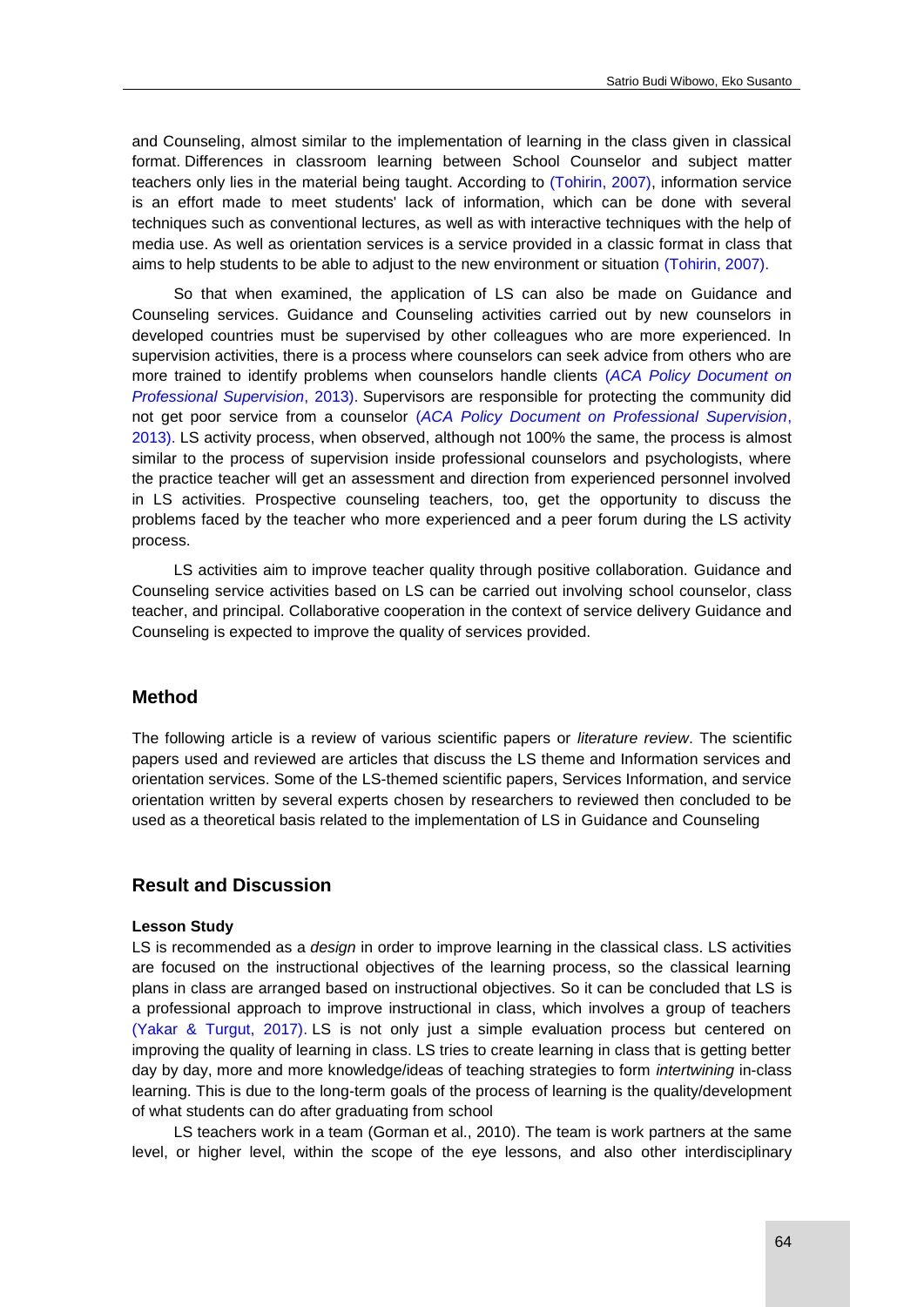groups. LS is applied in Indonesia can be interpreted as a model of coaching (training) the profession of school-based educators through collaborative and continuous assessment of learning based on principles the principle of collegiality and *mutual learning* to build learning communities. [Burghes, David, & Robinson](#page-6-0) (2009) states LS is a school-based professional development initiative that aims to improve teaching and a forum for a group of teachers to collaborate, identify, design learning that is *student centered* and deep efforts to realize the vision and mission of each school. [\(C. C. Lewis et al., 2009\)](#page-6-0) states benefits obtained from LS include increasing knowledge about material learning, increased *knowledge of instruction*, *strong teaching teams*, and perfecting the quality of the learning plan.

It can be concluded that LS demands good collaboration between teams, then emphasize that good quality learning is a common goal. So the quality of learning in class can be realized by collaborative collaboration. LS method can be applied to the information and orientation service model. Information and orientation services in Guidance and Counseling has the process of delivering information classically in class.

## **Information and Orientation Services in Guidance and Counseling**

Services in Guidance and Counseling consist of services that can be provided individually, in groups, and classically. One of the Guidance and Counseling services that can be provided on a regular basis classical is information and orientation services. Information services and orientation aims to provide understanding to individuals who are concerned about various things needed to carry out a task or activity or to determine the direction of a desired goal or plan. Service orientation and information is an embodiment of the function of understanding Guidance and Counseling services.

Information service is a Guidance and Counseling service that aims to provide various information (such as education information and employment information) in students so that it can be used as material for consideration and retrieval decisions for the benefit of students (clients). Information services are not only provided to students but can also be given to parents or guardians. According to [Prayitno \(2008\),](#page-6-0) there are three main reasons why the provision of information is necessary done. Among them are:

1. Information can help solve the problem at hand.

2. Information can help in determining the direction of life.

3. Each individual is unique, that uniqueness will produce decisions and actions different, so as to create new conditions.

Based on the three reasons above, important information services are provided to students. Information that can be provided on information services can be in the form of; 1) Information education. 2) Position information and 3) Social and cultural information. Information Education contains problems in the field of education. Problems in the Field Education can be in the form of; study program selection, school selection, faculty, and majors, adjusting to the study program, adjusting to the atmosphere of learning, or information relating to dropping out of school. Information is given so students can make wise choices and decisions related to their education. Position information contains various information that helps students transform from world education to the world of work. Students sometimes have difficulty adapting to the world work. The difficulty lies not only in the type of work that is suitable but also in adjusting students to the newly entered work atmosphere and developing themselves.

Social and cultural information is information that contains information about the sociocultural conditions of various regions. The provision of information is intended so that students can adapt to their social environment. Socio-cultural information can be in the form of; information about various ethnic groups, information about customs and customs habits, information about religion and beliefs, information about language, especially terms that can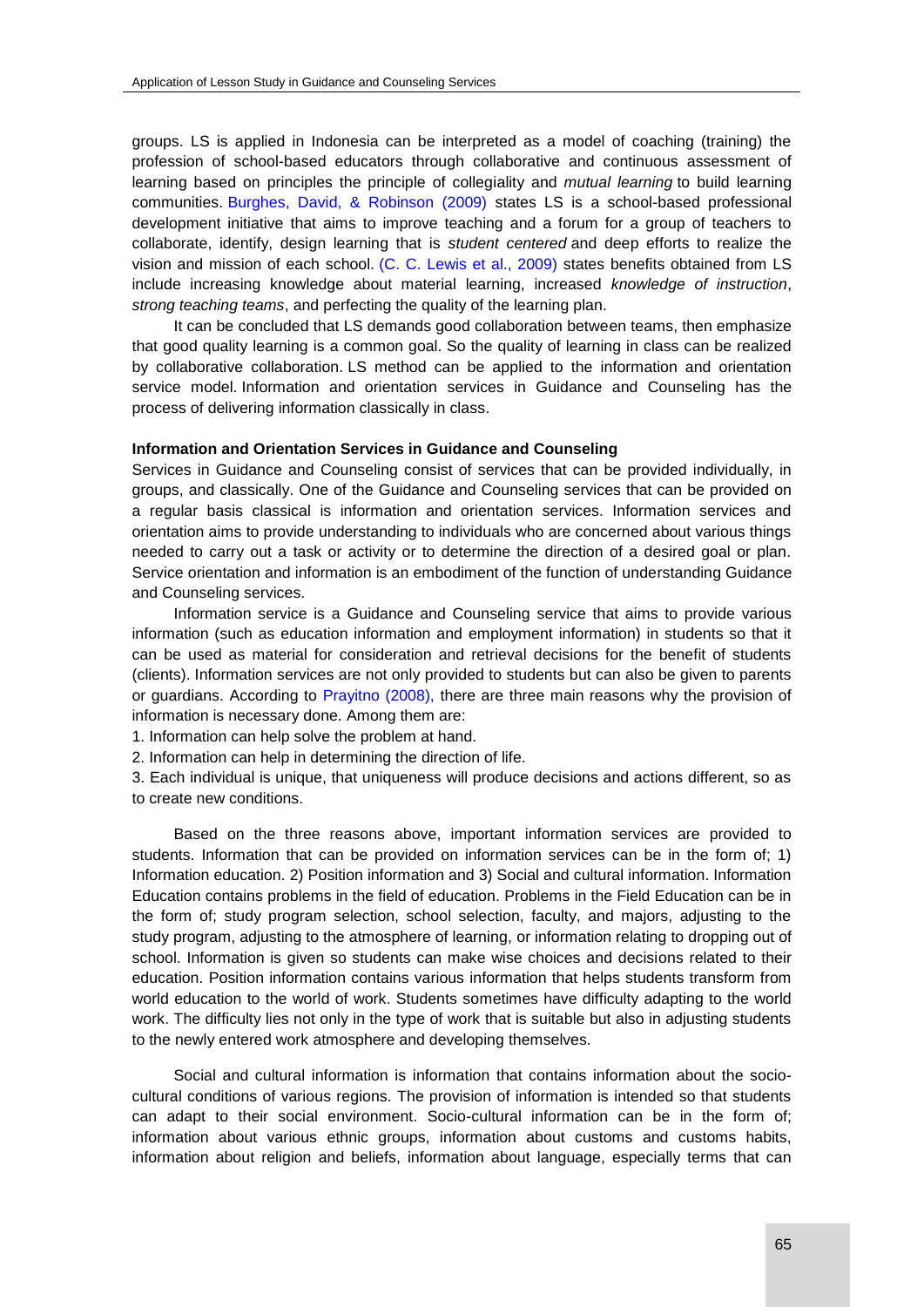cause misunderstanding of ethnic groups others, information about regional potentials, and information about specificity community in certain areas. As mentioned earlier, orientation services and information services almost have a similar goal. More specifically, according to [\(Prayitno & Amti, 2004\),](#page-6-0) orientation is interpreted as a gaze ahead towards and about something new. So, service orientation can be interpreted as a service relating to the aim of guiding students going forward, about something new. According to [\(Sadewi, 2019\),](#page-6-0) orientation services are guidance and services counseling that allows students to understand the environment that has just been entered, learners. This service aims to simplify and expedite its role learners in a new environment. Meanwhile, according to [\(Slameto, 1988\)](#page-6-0) orientation services is a service provided to all students, especially new students.

Based on the opinions of experts, it can be concluded that in general, services orientation is a guidance service that is performed by a supervisor with help from all teachers and homeroom teachers. Services are provided with the aim of helping to orient (direct) students/parents from the old situation to the new situation. Example, the orientation of new students in high school, where students are directed to be able to adapt to a new school environment. Material that can be provided through orientation services is available various types, including General orientation of the newly entered school, Orientation new classes and new semesters, as well as the orientation of the last class and last semester. Information and orientation services can be provided in various ways, such as; lecture, question and answer, and discussion. Descriptions of information services can be provided with learning media assistance, such as teaching aids, PowerPoint presentations, videos, and for example. School Counselor can collaborate with other teachers, such as the homeroom teacher or the head school, in providing services.

#### **Implementation of Information and Orientation Services using** *Lesson Study* **(LS) design**

LS activities aim to improve the process and to learn outcomes through coaching and to improve teacher performance as a facilitator in learning that student-centered on an ongoing and collaborative basis. Skultety et al., (2017) states Teacher LS works with the team, where the team is a working partner at the same class level, or the higher level class, in the scope of the field of service, and also can groups others are interdisciplinary. In the process of implementing LS in information and orientation services, School Counselor can collaborate with other School Counselor (same level), homeroom teacher, and headmaster. LS consists of three continuous stages, namely, *Plan, Do*, and *See.* Refer to the [\(C. Lewis, 2002\),](#page-6-0) the explanation of the three stages is as follows;

## **Plan**

Lesson Study activities begin with the planning stage (PLAN). The planning stage aims to design learning that can teach students how students can participate actively in the learning process. Good planning is not done alone but done together. Some teachers can collaborate, or teachers (and lecturers) can also collaborate to enrich ideas. Planning begins with an analysis of the problems faced in learning. Furthermore, the teachers together look for solutions to problems encountered as outlined in the learning design or lesson *plans, teaching materials* in the form of learning media and student worksheets and evaluation methods.

In information and orientation services, the planning stages are aimed at designing information material and orientation to be provided, designing models delivery of material, with the aim that students can understand the material was given. The design is carried out in collaboration with another School Counselor, guardian teacher class, as well as the principal. School Counselor who designs information and services orientation gets input from colleagues involved in the implementation of LS. Collaboration between team members can be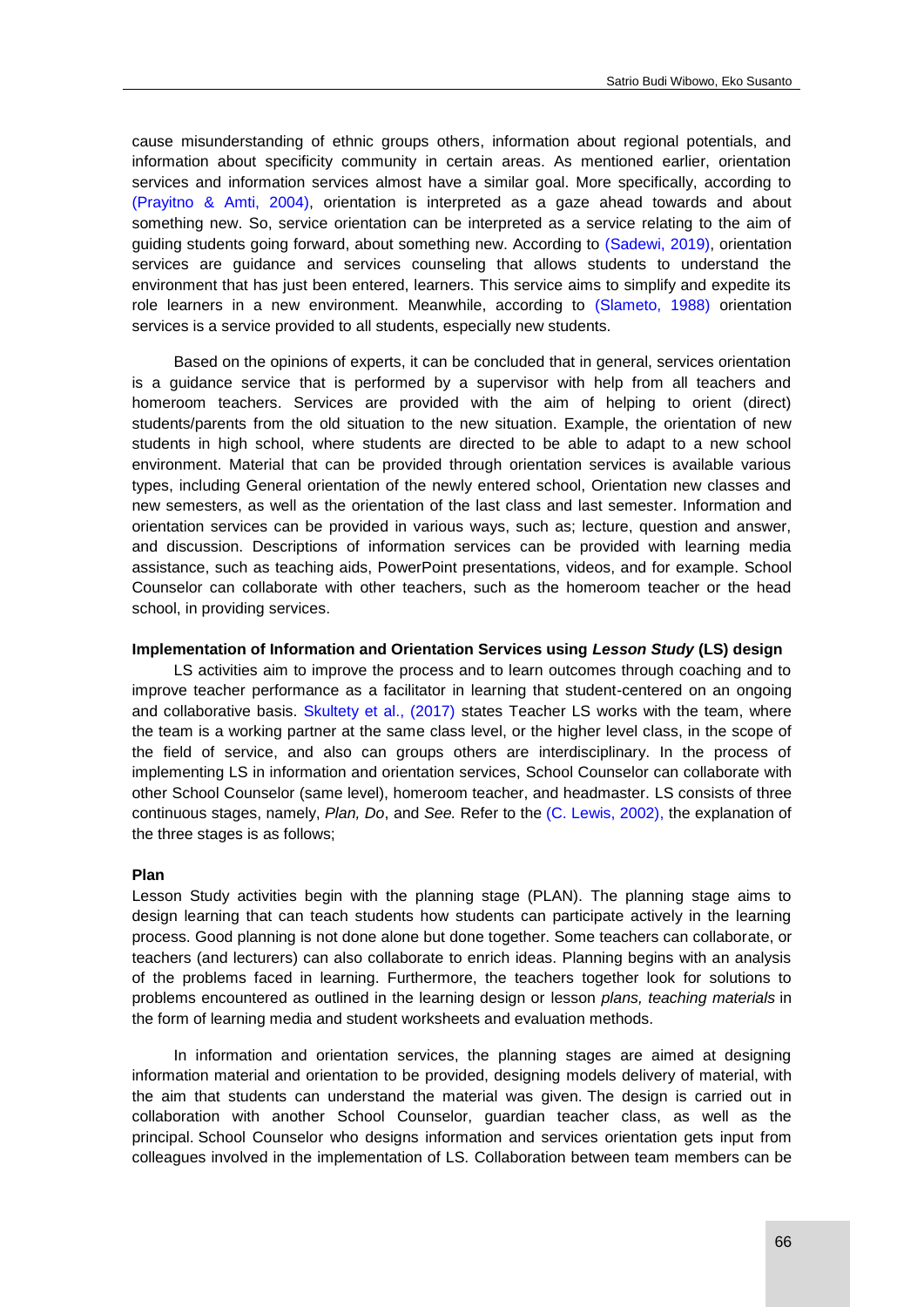done by sharing experiences and learn from each other so that through meeting activities in the context of *lessons,* this *study* formed mutual learning (mutual learning). *The plan*ning stage inservice practice information and orientation can include four steps: (1) analyzing the topic, (2) analyze students' conditions/problems, what information is needed, (3) making plans for delivery of material, and (4) checking for delivery plans material that has been compiled.

## **Do**

The second stage in *the lesson study* is the implementation (DO) of learning. Step implementation is carried out to implement the learning design that has been formulated in the planning stage. In the previous stage, it was agreed who the model teacher would be who will implement the learning, who will be the observer/observer, and the host school. The observer focuses on observing student- interactions student, student-teaching material, student-teacher, and student-environment. Observation sheet Developed together in the previous stages. Observers can do recording of learning activities via video or digital photos. The observer takes notes about student learning behavior during learning takes place, for example, about student comments or discussions and an attempt to include names the student (or student number) concerned, the construction of the understanding process students through student learning activities.

At the implementation stage (DO) in providing information and orientation services, School Counselor apply the design that has been formulated in the planning stage. One School Counselor is a model teacher who will implement a service implementation plan information and orientation that has been compiled, who is the observer/observer, and the host school. The observer focuses on observing the interaction of students, student material information and orientation, and student-environment. The observer observes the delivery of services provided by the teacher model. Observations can also be made with the help of video or digital photos. The observer records the student's behavior during the service description information and orientation in progress.

#### **See**

The third *step* in the *lesson study* activity is a reflection (SEE). Based on opinion as quoted from [\(Susilo 2005\),](#page-6-0) the reflection process needs to be understood by each LS member that the lesson delivered belongs to all members of the *lesson* group *study*. Discussions on the reflection process focus on data collected by the observer. In presenting their suggestions, the observer must be supported by evidence obtained from observations, not based on his opinion. Various talk that develops in the discussion can be used as feedback for all participants for the sake of improving or improving the learning process. Stage results *see* it will be reconsidered for the *plan* and *do* stages for improvement next learning.

In the information service and reflection stage orientation (see) can be a discussion focusing on data that has been collected by observers. Bystanders provide feedback supported by evidence obtained from the observation of the results. Various discussions that develop in the discussion can be used feedback to all participants for the interest phase results *see* will be reconsidered for the *plan* and *do* stages for learning improvement. If concluded, there will be differences in the provision of information and orientation services conventional with services that use the LS model. The author summarizes the differences mentioned in table 1.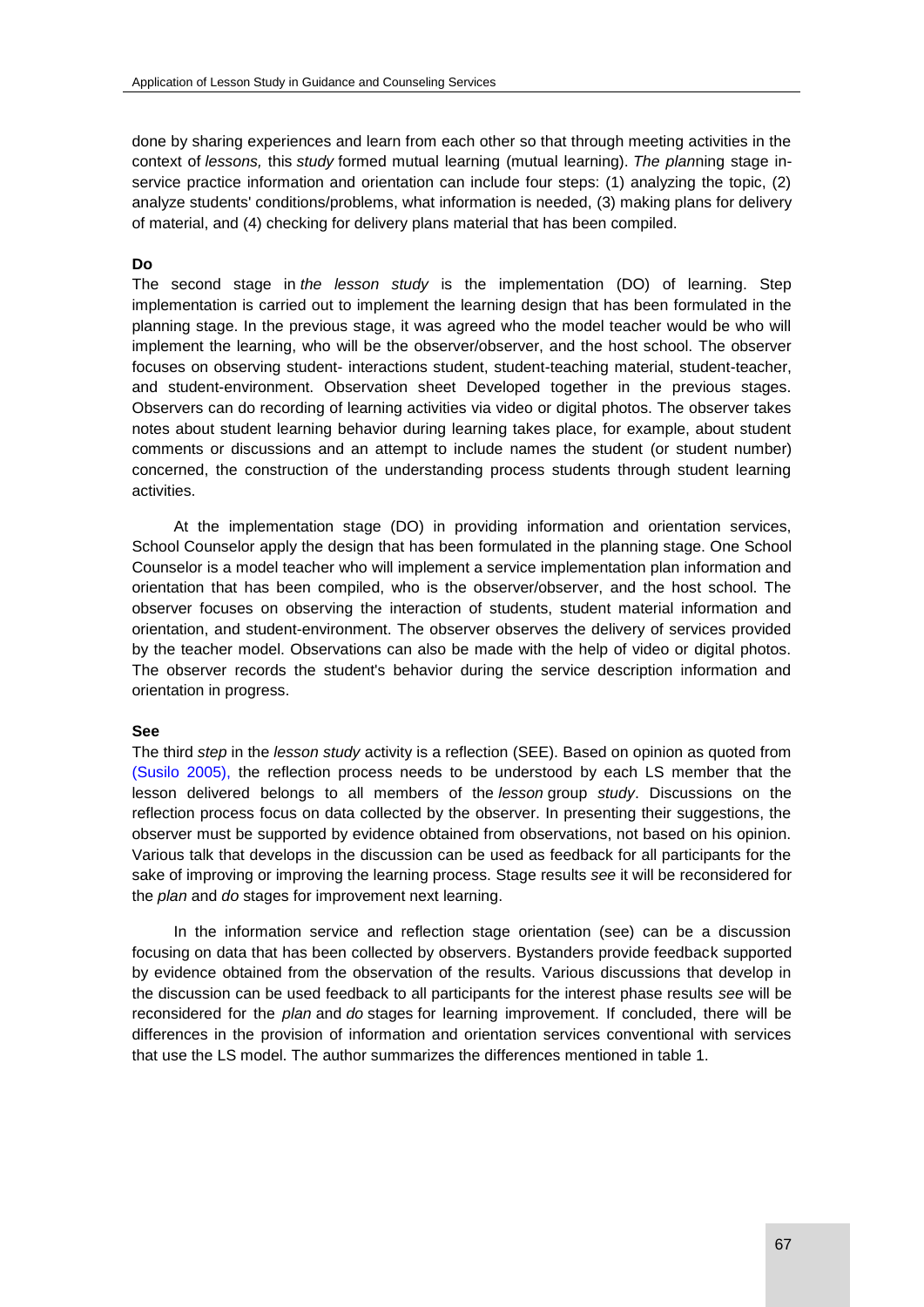| Component | <b>Conventional Methods</b>                                                                                                                                                     | Application of LS                                                                                                                                                                                                                                                                                                                          |
|-----------|---------------------------------------------------------------------------------------------------------------------------------------------------------------------------------|--------------------------------------------------------------------------------------------------------------------------------------------------------------------------------------------------------------------------------------------------------------------------------------------------------------------------------------------|
| Plan      | 1. Information<br>orientation<br>and<br>independently<br>services<br>School<br>designed<br>by<br>the<br>Counselor<br>2. Planning a giving strategy<br>experience-based services | 1. Analysis of student needs<br>2. Service delivery plans are discussed thoroughly by<br>involving interdisciplinary groups<br>3. Planning the instrument<br>4. Planning and evaluation<br>5. Planning an observation instrument to be used as<br>input for reflection<br>6. Service material is designed collaboratively with<br>the team |
| Do        | 1. Conventional methods<br>2. Focus on specific students<br>3. Service material to use<br>conventional material<br>4. There is no observer                                      | 1. Prioritize.<br>2. Observation involves interdisciplinary groups<br>3. Utilizing a tool to record activities                                                                                                                                                                                                                             |
| See       | Reflections based on teacher's<br>tastes or based n complaints from<br>the student.                                                                                             | 1. Plan an ongoing process.<br>2. Input from the observer                                                                                                                                                                                                                                                                                  |

Table 1. Differences in the application of LS to conventional methods

## **Conclusion**

Based on the description above, LS activities can be used in Guidance and Counseling activities. Service information and orientation in Guidance and Counseling, almost similar to the implementation of learning in the classroom given in a classical format. Differences in classroom learning between School Counselor with the field of study teacher only lies in the material being taught. LS activities in Guidance and Counseling service implementation, like the supervision process. The difference is in the LS process, supervision conducted by peers, class teachers, and school principals. The supervision process occurred at the reflection stage. At the reflection stage, the School Counselor, who becomes the model, gets feedback from fellow teachers who became observers. This can keep the community gets good service from the Model teacher.

# **Funding**

The authors have no funding to report.

## **Acknowledgments**

<span id="page-6-0"></span>The authors have no support to report.